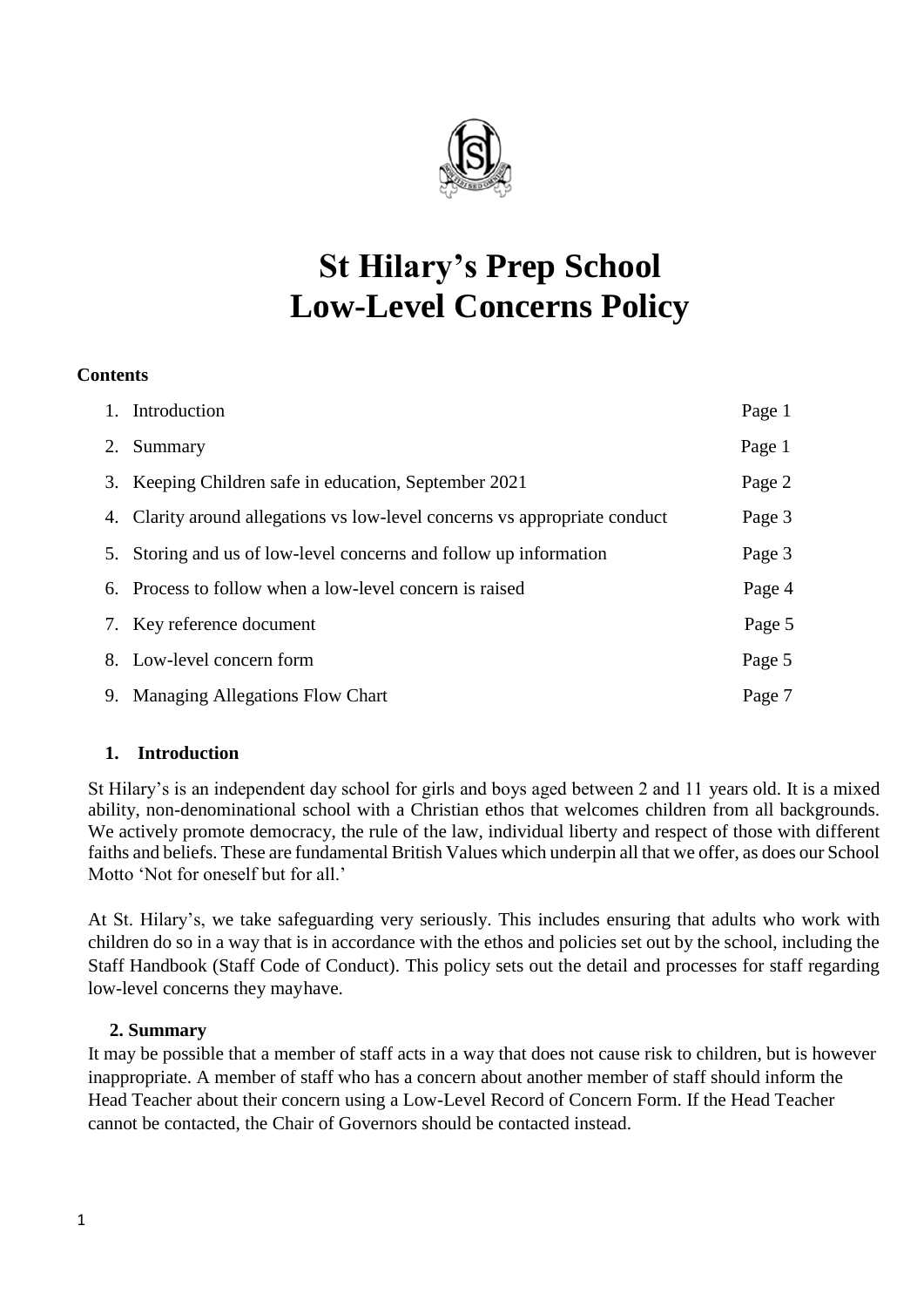### **3. Keeping Children Safe in Education September 2021**

The following is taken from Keeping Children Safe in Education September 2021

*407. As part of their whole school approach to safeguarding, schools and colleges should ensure that they promote an open and transparent culture in which all concerns about all adults working in or on behalf of the school or college(including supply teachers, volunteers and contractors) are dealt with promptly and appropriately.*

*408. Creating a culture in which all concerns about adults (including allegations that do not meet the harms threshold(see Part Four - Section one) are shared responsibly and with the right person, recorded and dealt with appropriately, is critical. If implemented correctly, this should encourage an open and transparent culture; enable schools and colleges to identify concerning, problematic or inappropriate behaviour early; minimise the risk of abuse; and ensure that adults working in or on behalf of the school or college are clear about professional boundaries and act within these boundaries, and in accordance with the ethos and values of the institution.*

### **What is a low-level concern?**

The term 'low-level' concern does not mean that it is insignificant, it means that the behaviour towards a child does not meet the threshold set out at paragraph

A low-level concern is any concern – no matter how small, and even if no more than causing a sense of unease or a 'nagging doubt' - that an adult working in or on behalf of the school or college may have acted in a way that:

- a. is inconsistent with the staff code of conduct, including inappropriate conduct outside of work; and
- b. does not meet the allegations threshold or is otherwise not considered serious enough to consider a referralto the LADO.

### **Examples of such behaviour could include, but are not limited to:**

- c. being over friendly with children;
- d. having favourites;
- e. taking photographs of children on their mobile phone;
- f. engaging with a child on a one-to-one basis in a secluded area or behind a closed door; or,
- g. using inappropriate sexualised, intimidating or offensive language.

Such behaviour can exist on a wide spectrum, from the inadvertent or thoughtless, or behaviour that may lookto be inappropriate, but might not be in specific circumstances, through to that which is ultimately intended to enable abuse.

It is crucial that any such concerns, including those which do not meet the harm threshold (see Part Four - Section one), are shared responsibly and with the right person, and recorded and dealt with appropriately. Ensuring they are dealt with effectively should also protect those working in or on behalf of schools and colleges from potentialfalse allegations or misunderstandings.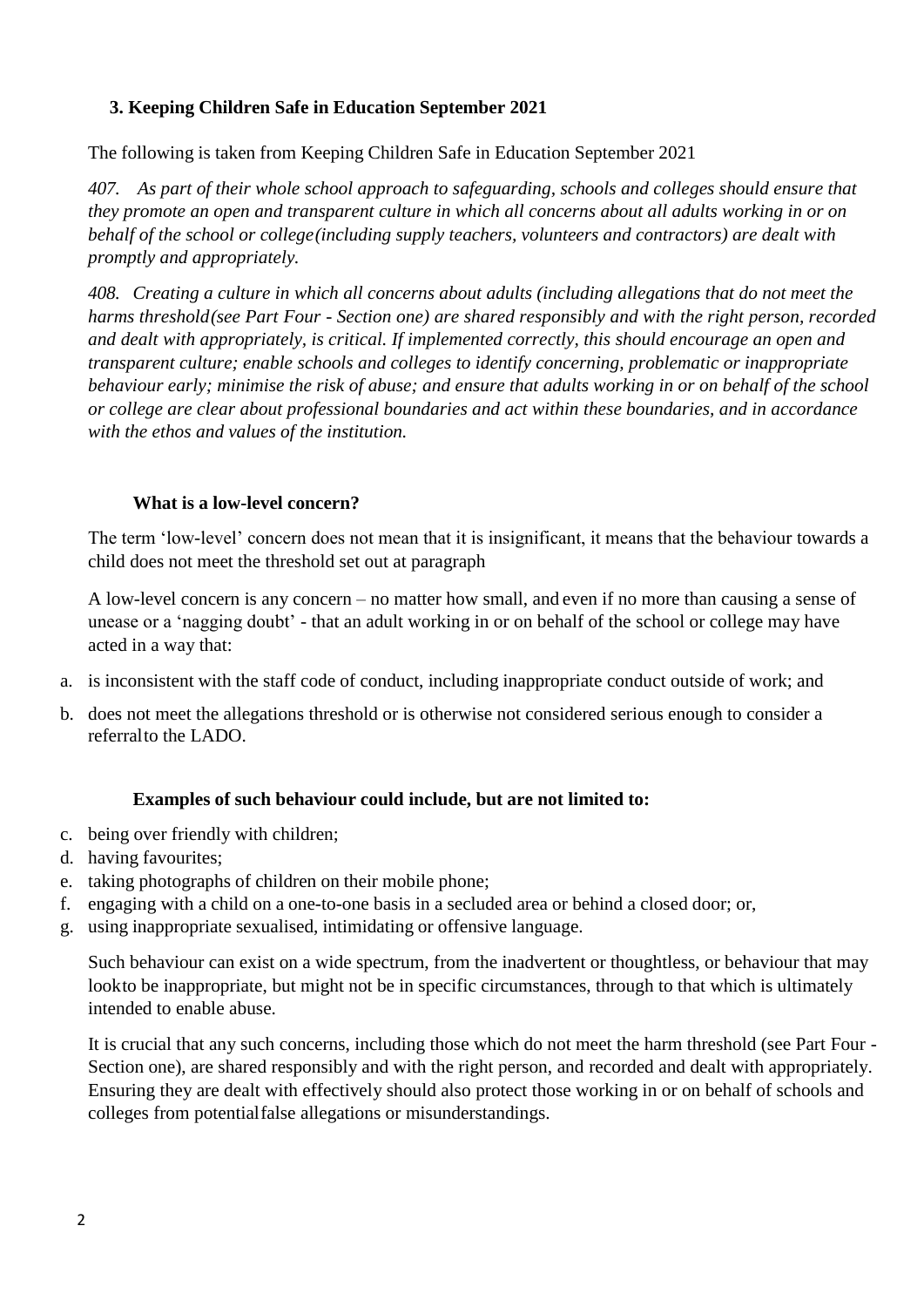### 4. **Clarity around Allegation vs Low-Level Concern vs Appropriate Conduct**

#### **Allegation**

Behaviour which indicates that an adult who works with children has:

- behaved in a way that has harmed a child, or may have harmed a child;
- possibly committed a criminal offence against or related to a child;
- behaved towards a child or children in a way that indicates they may pose a risk of harm to children.

#### **Low-Level Concern**

Any concern - no matter how small, even if no more than a 'nagging doubt' - that an adult may have acted in a manner which:

- · is not consistent with an organisation's Code of Conduct, and/or
- relates to their conduct outside of work which, even if not linked to a particular act or omission, has caused a sense of unease about that adult's suitability to work with children.

#### **Appropriate Conduct**

Behaviour which is entirely consistent with the organisation's Code of Conduct, and the law.

### **5. Storing and use of Low-Level Concerns and follow-up information**

LLC forms and follow-up information will be stored securely within the schools safeguarding systems, with access only by the Head Teacher in the first instance. This will be stored in accordance with the school's GDPR and data protection policies.

The staff member(s) reporting the concern must keep the information confidential and not share the concern with dusapart from the Head Teacher or those aware in the senior leadership team (should they have needed to be informed).

Low-Level Concerns will not be referred to in references unless they have been formalised into more significant concerns resulting in disciplinary or misconduct procedures.

Whenever staff leave St. Hilary's, any record of low-level concerns which are stored about them will be reviewed as to whether or not that information needs to be kept. Consideration will be given to:

(a) whether some or all of the information contained within any record may have any reasonably likely value interms of any potential historic employment or abuse claim so as to justify keeping it, in line with normal safeguarding records practice; or

(b) if, on balance, any record is not considered to have any reasonably likely value, still less actionable concern, andought to be deleted accordingly.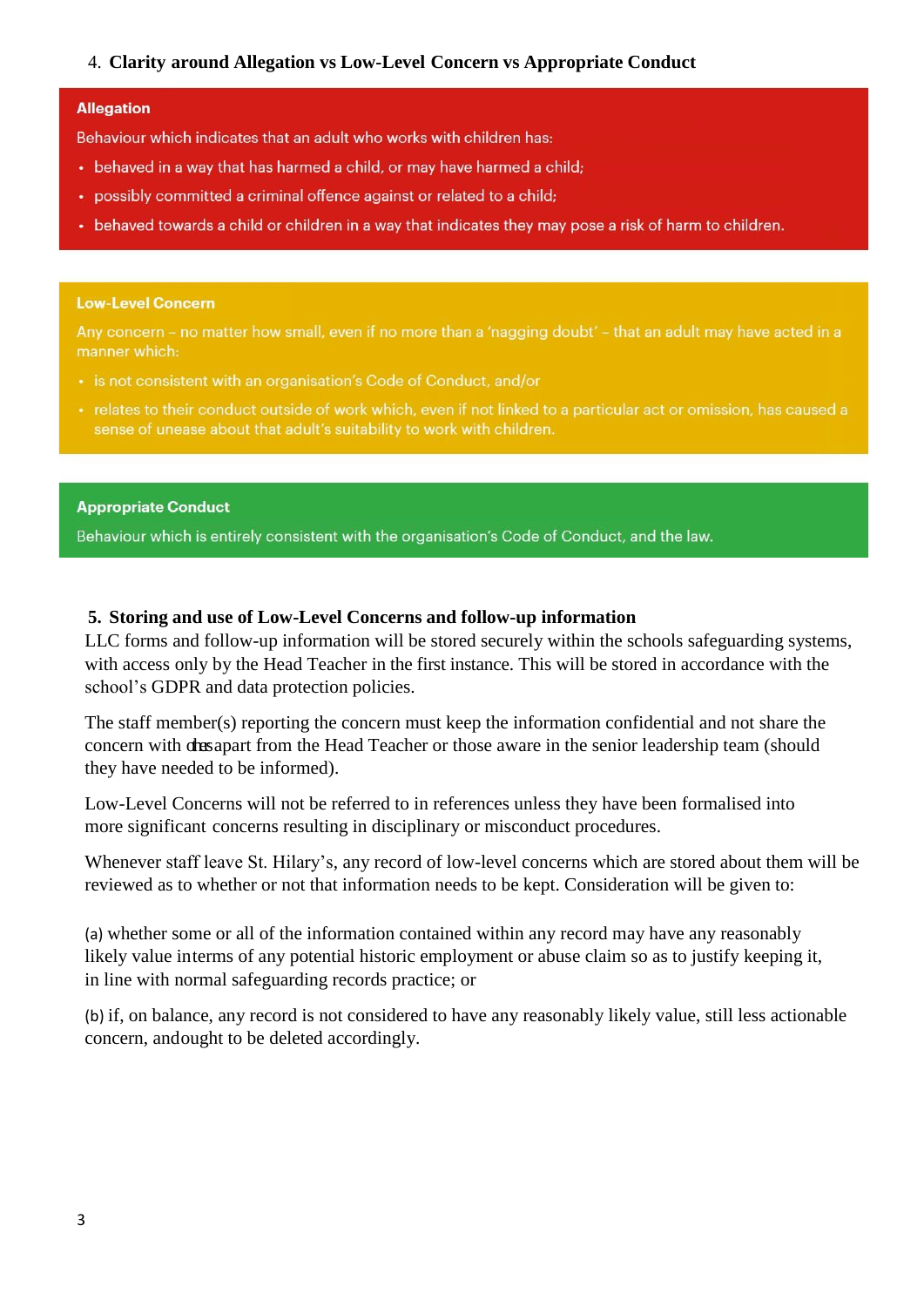#### 6. **Process to follow when a Low-Level Concern is raised**



#### What is a low level concern?

The term 'low-level' concern does not mean that it is insignificant, it means that the behaviour towards a child does not meet the threshold set out at KCSIE (2021) paragraph 338. A low-level concern is any concern - no matter how small, and even if no more than causing a sense of unease or a 'nagging doubt' - that an adult working in or on behalf of the school or college may have acted in a way that: · is inconsistent with the staff code of conduct, including inappropriate conduct outside of work; and

· does not meet the allegations threshold or is otherwise not considered serious enough to consider a referral to the LADO.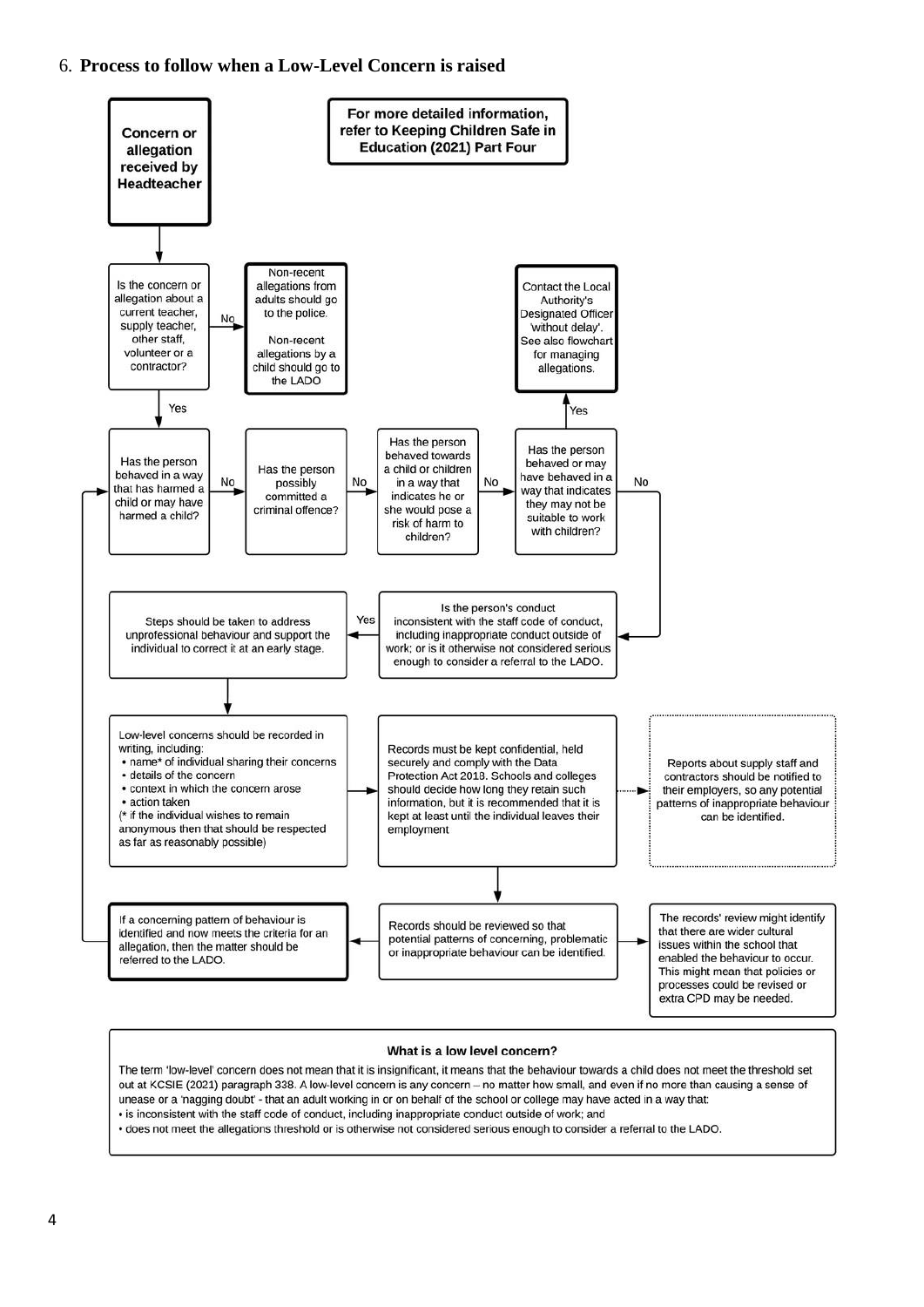### **7. Key Reference Document**

Read this document for further information about Low-Level Concerns, which is referenced in KCSIE

2021.

<https://www.farrer.co.uk/globalassets/clients-and-sectors/safeguarding/low-level-concerns-guidance-2020.pdf>

### **8. Low Level Concern Form (Appendix 1)**

This form will be available to staff via:

- Child Protection Proformas on the Internal Shared Network
- 'It Could Happen Here' Staff Display Board
- DSLs
- The Senior Leadership Team

# **Low-Level Record of Concern Regarding a Staff Member**

Please use this form to share any concern – no matter how small, and even if no more than a 'nagging doubt' – that an adult may have acted ina manner which:

- is not consistent with St. Hilary's 's Code of Conduct, and/or;
- relates to their conduct outside of work which, even if not linked to a particular act or omission, has caused a sense of unease about thatadult's suitability to work with children.

Where possible please speak with the Head Teacher as soon as possible. It is also helpful to document your concerns, which can be done using this form and then passed to the Head Teacher. When completed, please pass this form to the Head Teacher. If the concern is about the Head Teacher, please pass it onto the Chair of Governors or email them at chairofgovernors@sthilarysschool.com

Remember, a low-level concern is different to an allegation (which uses a different form). See the table below for *a definition:*

### **Allegation**

Behaviour which indicates that an adult who works with children has:

- behaved in a way that has harmed a child, or may have harmed a child;
- possibly committed a criminal offence against or related to a child;
- behaved towards a child or children in a way that indicates they may pose a risk of harm to children.

### **Low-Level Concern**

Any concern - no matter how small, even if no more than a 'nagging doubt' - that an adult may have acted in a manner which:

- · is not consistent with an organisation's Code of Conduct, and/or
- relates to their conduct outside of work which, even if not linked to a particular act or omission, has caused a sense of unease about that adult's suitability to work with children.

### **Appropriate Conduct**

Behaviour which is entirely consistent with the organisation's Code of Conduct, and the law.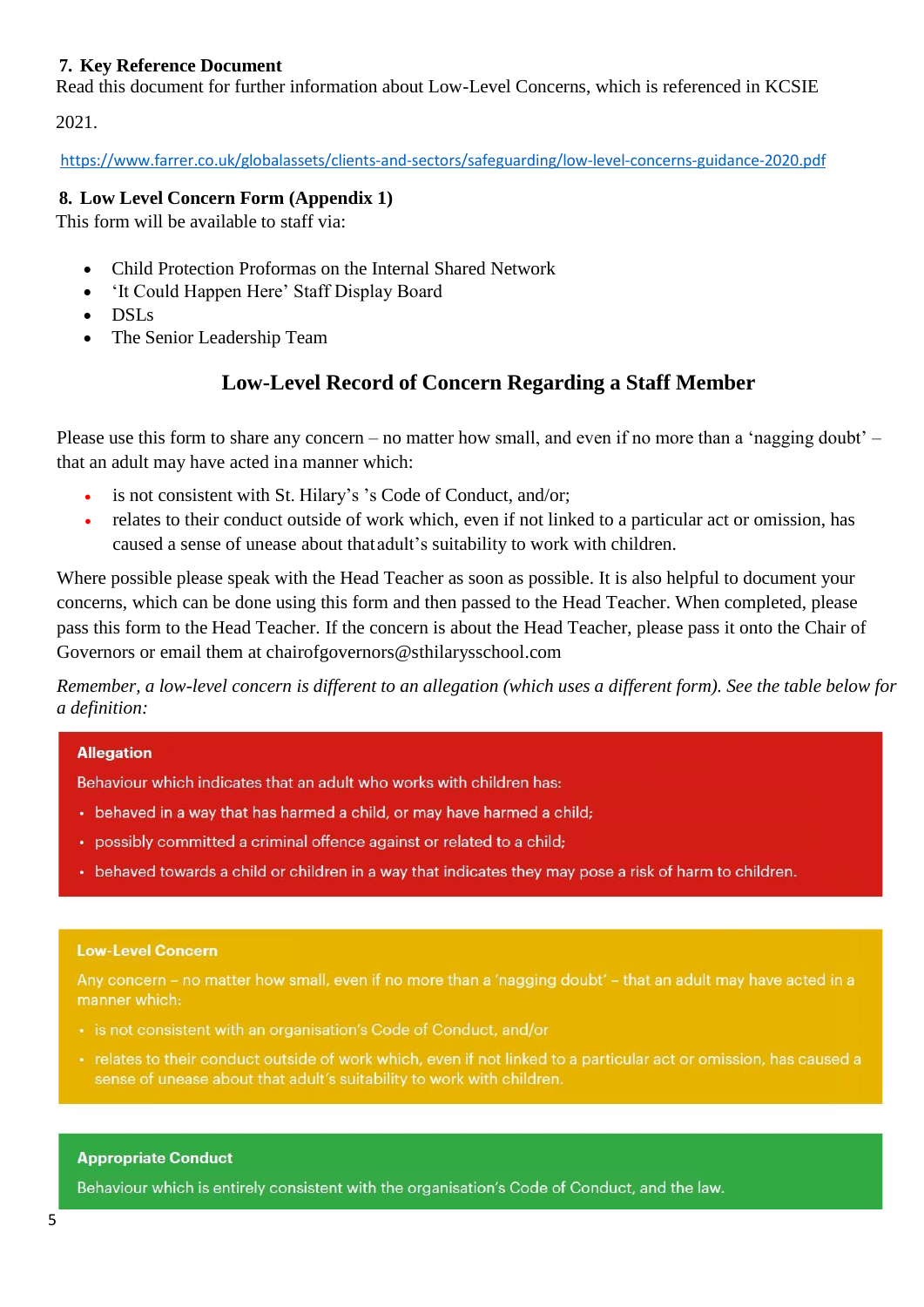**Name of adult writing this concern: Name of adult whom this concern is about:**

**Date written:**

# **Signature:**

# **Please write your concerns below (continue on a separate sheet if necessary if necessary)**

You should provide a concise record – including brief context in which the low-level concern arose, and details which are chronological, and as precise and accurate as possible – of any such concern and relevant incident(s). Consider any contextual information that may be appropriate to know.